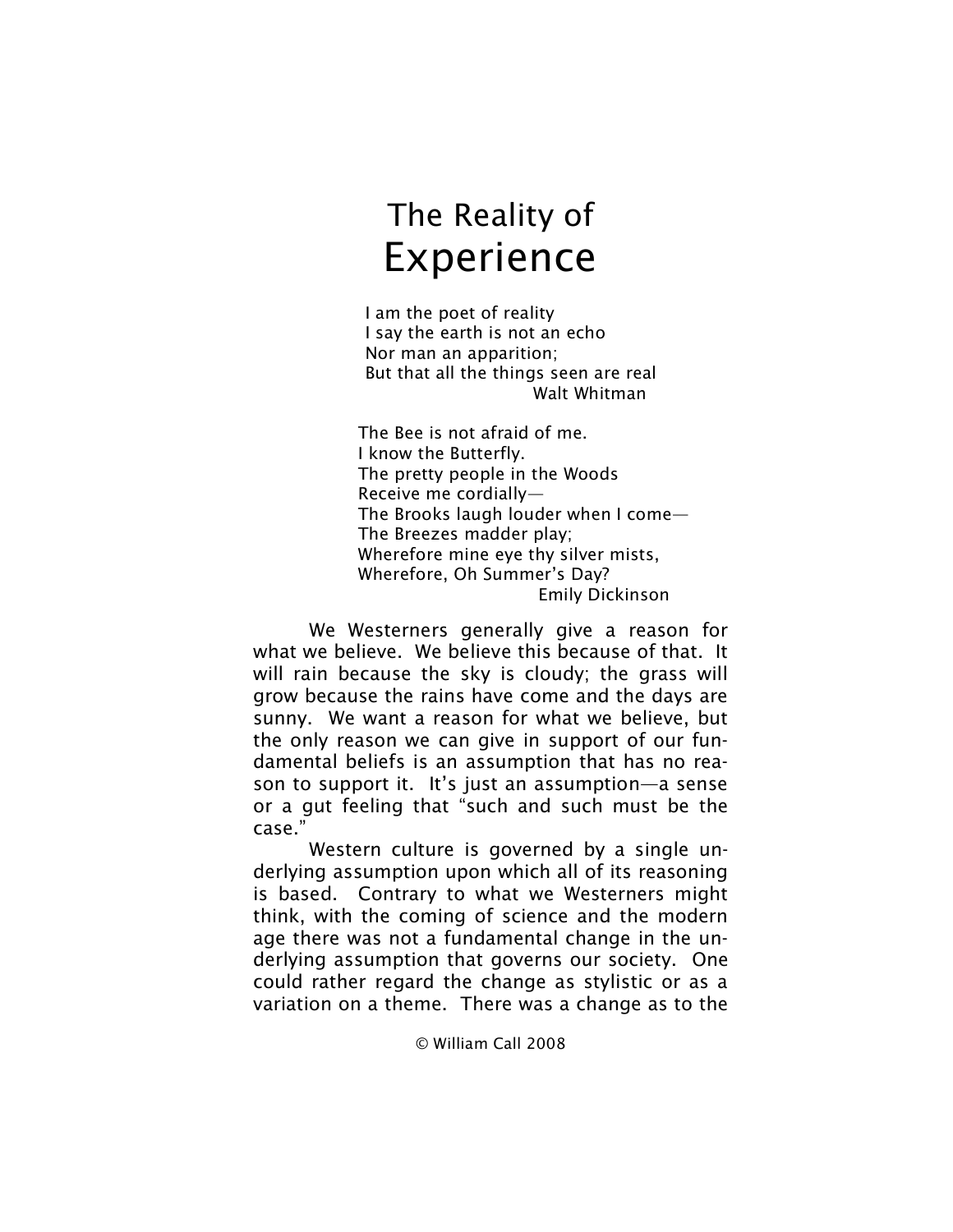detail of the assumption but not a fundamental change in the assumption itself.

What we modern Westerners of both evidenced-based and faith-based persuasions have in common is that we assume that whatever is real is other than and apart from what we are. And we also share this same assumption with our medieval and ancient counterparts. We assume that we are not real but something that is other than what we are is real.

This is our Western "trademark assumption" that has been in place for millennia. On the surface we have made lots of changes over the centuries, but no fundamental change concerning the underlying assumption that serves as our cultural foundation has occurred. We, like our forbears before us, don't think that whatever is real is inherent in us in our "inner self." We don't assume that inherent in us is something that makes us real. We instead look outside ourselves for reality. To find it we assume we have to link up with something apart from us. Whatever reality might be, the one assumed characteristic of it that we agree on is that it is other than what we are.

It is true that the Other, the assumed reality that is apart from us and that we have to link up with, has undergone some interpretive alterations. The ancient Hebrews thought it was an immutable God, Plato and the Greek and Roman Platonists thought it was immutable Forms or Ideas, and the medieval Christians thought it was God and the Platonic Forms amalgamated into one.

With the advent of the modern age and the empirical theories of John Locke, the designated Other became something different. Rather than God and/or abstract Forms, the new Other was the "World." The new philosophy taught that to know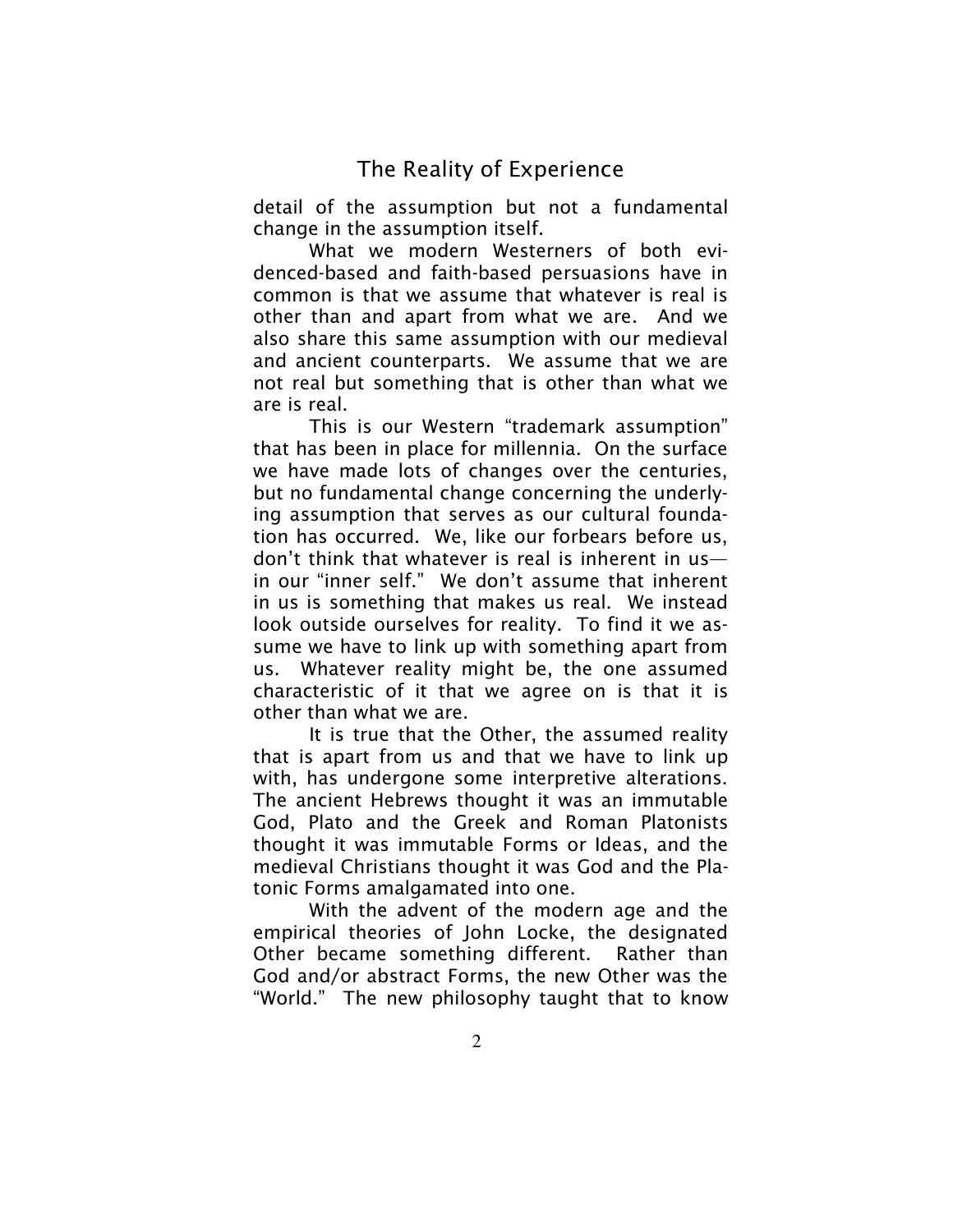what is real, mankind has to link up with the World. It claimed that knowledge comes from the World. To know the World people have to experience it empirically through the senses.

We moderns have grown up believing that reality is "out there." The existence of the World is a given that we don't question. Whatever we do has to conform to "reality," and reality is to us whatever is out there in the World. Today many people question the existence of God, but few if any question the existence of the World. We human beings come and go and live and die. We are temporary, but the World goes on existing indefinitely.

Like a belief in God or in Forms, a belief in the World assumes that something just is. The ancient Hebrews didn't worry about who made God, the Platonists' first concern was not the antecedent of the Forms, and we moderns don't bother ourselves with what came before the World or in modern parlance the "universe." The buck has to stop somewhere if anything is to make any sense, and to modern people it stops at the universe.

When we look at modern technology and compare it with what came from ancient theology or philosophy we're struck by the magnitude of the differences. We don't tend to think of the line from antiquity to modernity as an unbroken continuum. Nonetheless, as we look closer we see that the assumption that advocates of evidenced-based science make is fundamentally the same as the one advocates of faith-based religion make, whether they are ancient, medieval, or modern.

Whether one believes in God, the Forms, or the World, one makes the same assumption: that reality is other. Whatever reality is, it is what we are not. In addition, whatever reality is, it just is. It requires no explanation or justification. It exists "out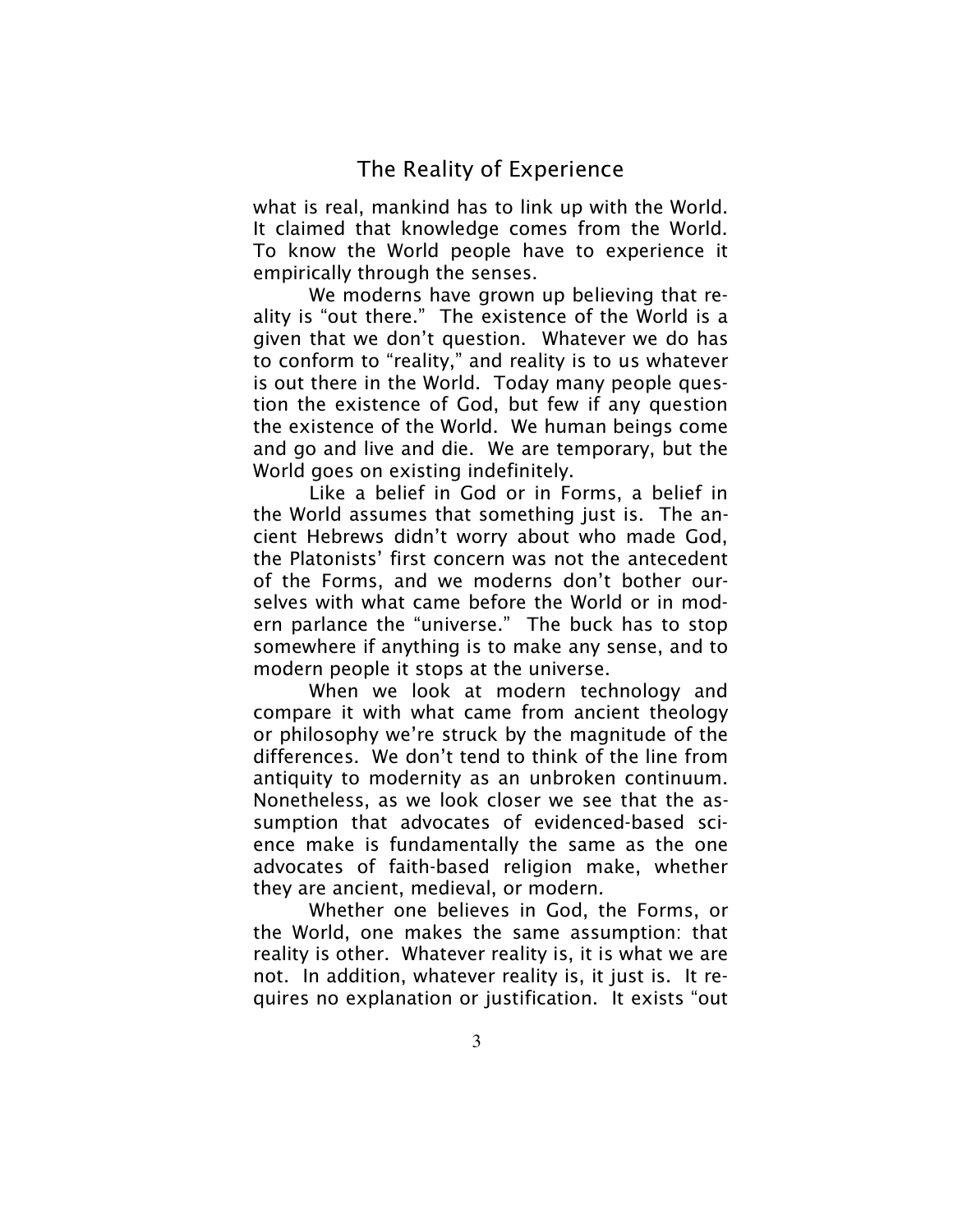there" as something permanent and immutable. Whether reality is God, the Forms, or the World, it does not change fundamentally. Whatever it is, it always is.

Built into the reality-is-other assumption is the absolute nature of whatever the Other is. The Other by definition is something unknown. Its incomprehensibility guarantees both its otherness and its absoluteness. That which we know is part of us. That which we do not know is other than what we are. Just as the otherness of God and of the Platonic Forms makes them incomprehensible, so too does the otherness of the World make it incomprehensible. For the same reason that no man has comprehended God or the Forms, can no man comprehend the World. People claim to know something about God just as they claim to know something about the Forms and the world. That claimed knowledge, however, is never certain. It is never for sure. Because we assume that God, the Forms, and the World are other than what we are, we have no certain knowledge concerning them.

.<br>محمد محمد المحمد

Despite the continuous, ongoing disagreement between the advocates of evidenced-based science and faith-based religion there is no fundamental disagreement between them. Further, both sides, because of their fundamental assumption, face the same challenge. Anyone who assumes that reality is other than what we are has to determine what the relationship is between what we are and what the Other is. If we assume that we are other than reality, then we also assume that we are not real. We, the not-real, are one thing, and reality, the Other, is something else. That being the case, the question arises as to the relationship between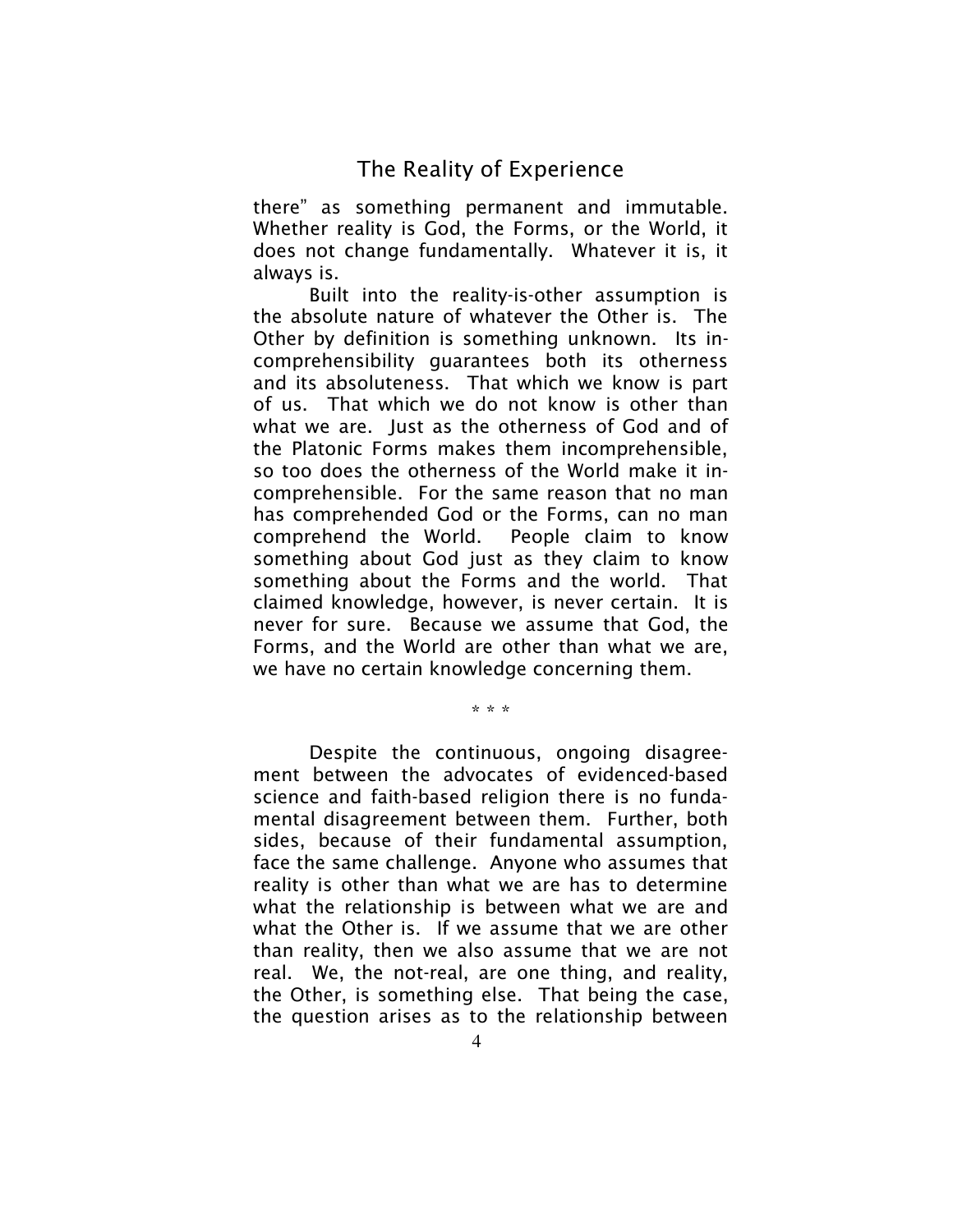what is real and what is not real. Can there be a relationship? Can the not-real relate to the real?

For most human beings the answer to this question is that there *has* to be a relationship *somehow*. It may not be an exaggeration to say that almost everything we humans do, one way or another, is an attempt to get at this question of relationship. Almost every endeavor we undertake is an attempt of one kind or another to close the gap or narrow the distance between the real and the not-real.

That we must fail in this attempt, however, is predetermined by our fundamental assumption. Once we assume that reality is other, then it is absolutely other. We may fudge on the assumption, which we regularly do, but as long as we keep coming back to it and insisting on it, the absolute Other will always remain apart from us and we will not be able to relate to it or make it part of us.

Because the absoluteness of the Other is of our own creation, we might think that a little fudging in regard to it might not matter much, but in fact, because this otherness over time becomes rooted in our cultural beliefs including what we hold to be real and sacred, it is a very serious problem. The way we fudge is to make claims that on the surface seem both plausible and justifiable. Neither the advocates of evidenced-based science nor those of faith-based religion are innocent when it comes to fudging on our assumption. What both sides try to do is convince people that something is claimed regarding the assumed otherness that can't, because the otherness is absolutely other, be claimed at all.

Some advocates of faith-based religion claim, for example, that when the Bible states that Moses stood "face to face" before God that, whether the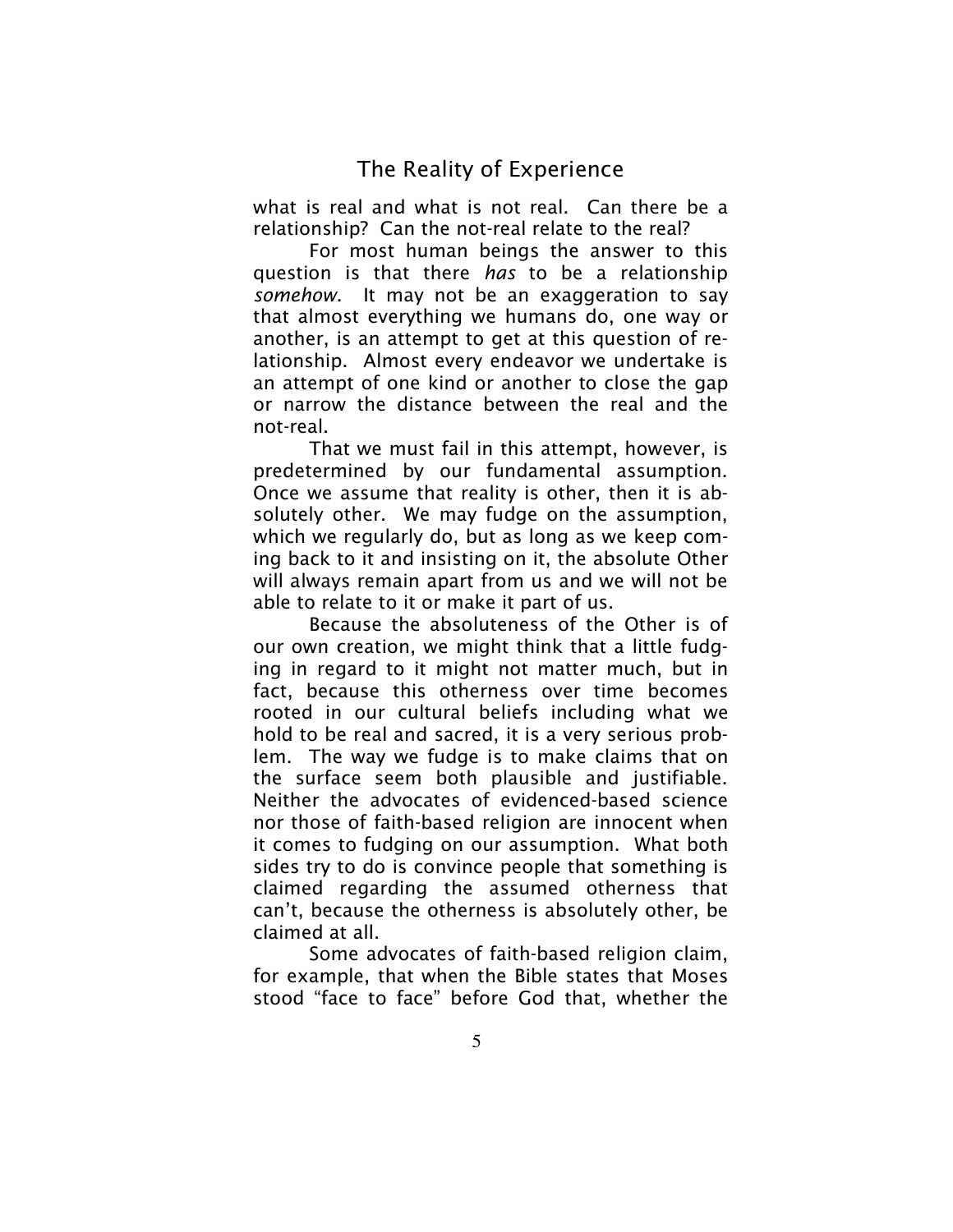narrative is to be taken literally or figuratively, it is an instance where the Other (the real) and man (the not-real) came together. In Michelangelo's Sistine Chapel depiction of the creation of Adam, in keeping with the otherness assumption, the finger of God and the finger of man don't quite touch, but in the case of Moses on the mountain, many advocates of religion claim that God and man did in fact have a "meeting of the minds."

That at least is what they seem to claim, but do they really? Do they claim that God, the Other, the sole exponent of reality, communicated with a man, an individual, momentary instance of the not– real? Is *that* their claim? Do they claim to know what God, the real, the absolute Other, is and with that knowledge in hand are prepared to make the additional claim that the real and the not-real came together into one? And if that happened wouldn't that cause a problem for the Other? Wouldn't coming together with the not-real negate the otherness, the absoluteness, and the reality of God? In short, wouldn't God and man coming together negate the original assumption concerning absolute otherness?

Of course it would, and therefore that is not what is claimed, at least not without qualification. The underlying assumption must remain intact. Nobody knows what the real is because it is other. What is claimed instead is that God *somehow* communicated with man, but it's a *mystery* as to how that happened. Advocates of faith-based religion assume that reality is other but then fudge on the assumption by claiming that the real and the notreal *mysteriously* came together.

The challenge that religion faces is that no matter which way it answers the Otherness question it's in trouble. If it claims there is not a relationship between God and man the religion is sterile and ul-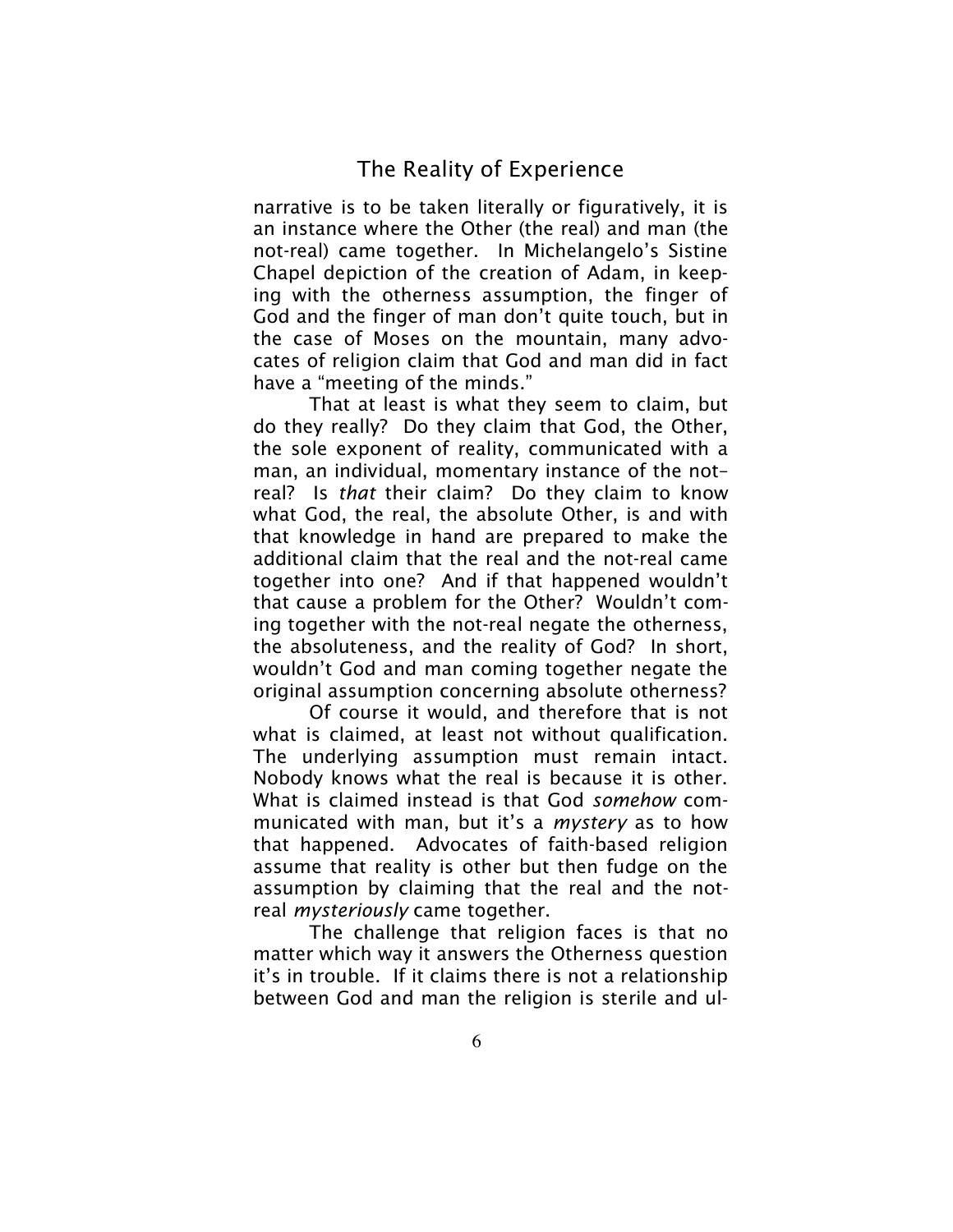timately meaningless. If it claims the opposite it is forced to go against the fundamental assumption that underlies the religion. Neither option is acceptable, and so the answer is and has always been that *somehow* these two come together but *we*, because we are not real, don't know how it happens. Only God who is real knows that.

Advocates of science also make claims that fudge on the Western fundamental assumption. In the famous 1919 test of Einstein's general theory of relativity, for example, observers claimed that the positions of certain stars, visible at the time of a full eclipse of the sun, "confirmed general relativity's prediction that large objects bend light." But was this their *real* claim, and did this "evidence" really confirm the theory? The question is not merely one of whether the observers' calculations were accurate or whether their report was trustworthy. The question goes much deeper than that.

It's one thing to say that the observers saw certain objects in the sky that *to them* confirmed the theory. It's something else altogether to claim that they saw something that was *other than what they are* that confirmed the theory. The first claim is that the observers drew a conclusion from what they observed. The second claim is much more serious. It is that something in the *World* that exists separate and apart from anything that anybody thinks or knows confirmed this theory.

Essential to the "scientific method" is observation. After a theory has been formed it is tested by experimentation. The scientists who conduct the experiments observe the results and report the findings. The standards of science require that experiments be repeatable by other scientists. Anyone who follows a proscribed set of procedures should be able to observe the same results.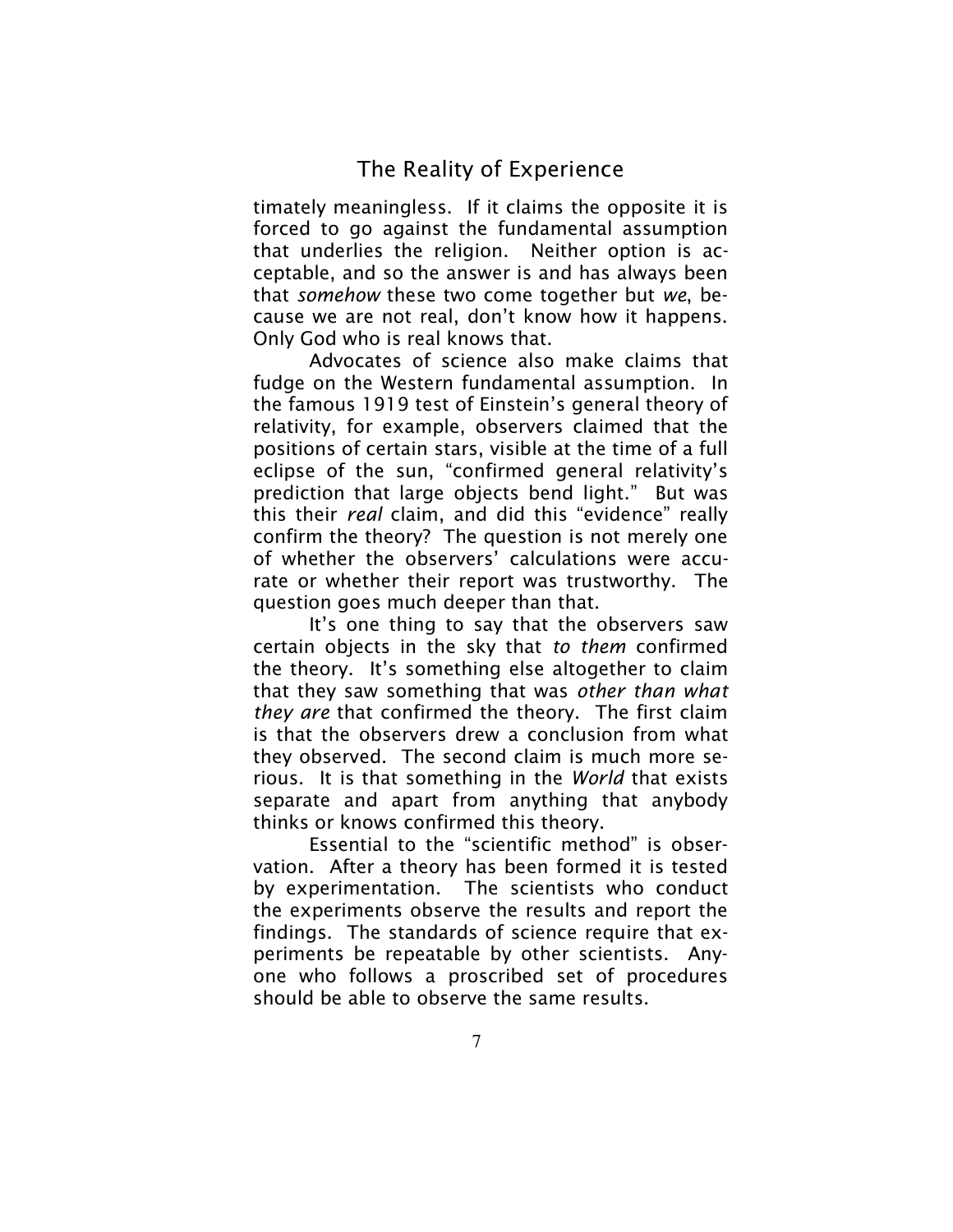All this sounds perfectly plausible, feasible, and reasonable to us, and few if any of us question it. Few if any of us notice that the claim that people can observe the World violates the otherness assumption. If people can observe the World, or aspects of it, then the World isn't other. It isn't other than we are but is rather part of what we are. It isn't "out there"; it's "in here."

Someone may argue that only parts of the World are known. The rest of it is still Other because it isn't known. That argument raises a key question: Can any part of the World be known without all of it being known? Can the results of any experiment be final as long as there are other aspects of the World that are not known? The answer is, of course, no. No scientific observation, whatever it might be, observes all and therefore no scientific experiment is ever final. All observations are tentative and provisional because they can never take *everything* (all of the World) into account. What isn't known affects the findings of what is claimed to be known.

Once we realize that everything that science claims is tentative, we also realize that science faces a dilemma not unlike the one that religion faces. If every scientific finding is provisional and none is final, is there such a thing as "scientific knowledge"? Just as we can ask whether religious advocates have any certain knowledge concerning God, so too we can ask whether the advocates of "evidenced-based" science have *any* certain knowledge concerning the World. In other words is there really *any* "evidence" or any ultimate justification for science at all?

Science, however, unlike religion, can't plead ignorance. It doesn't have the "fudge-factor" that religion has because its reputation is established on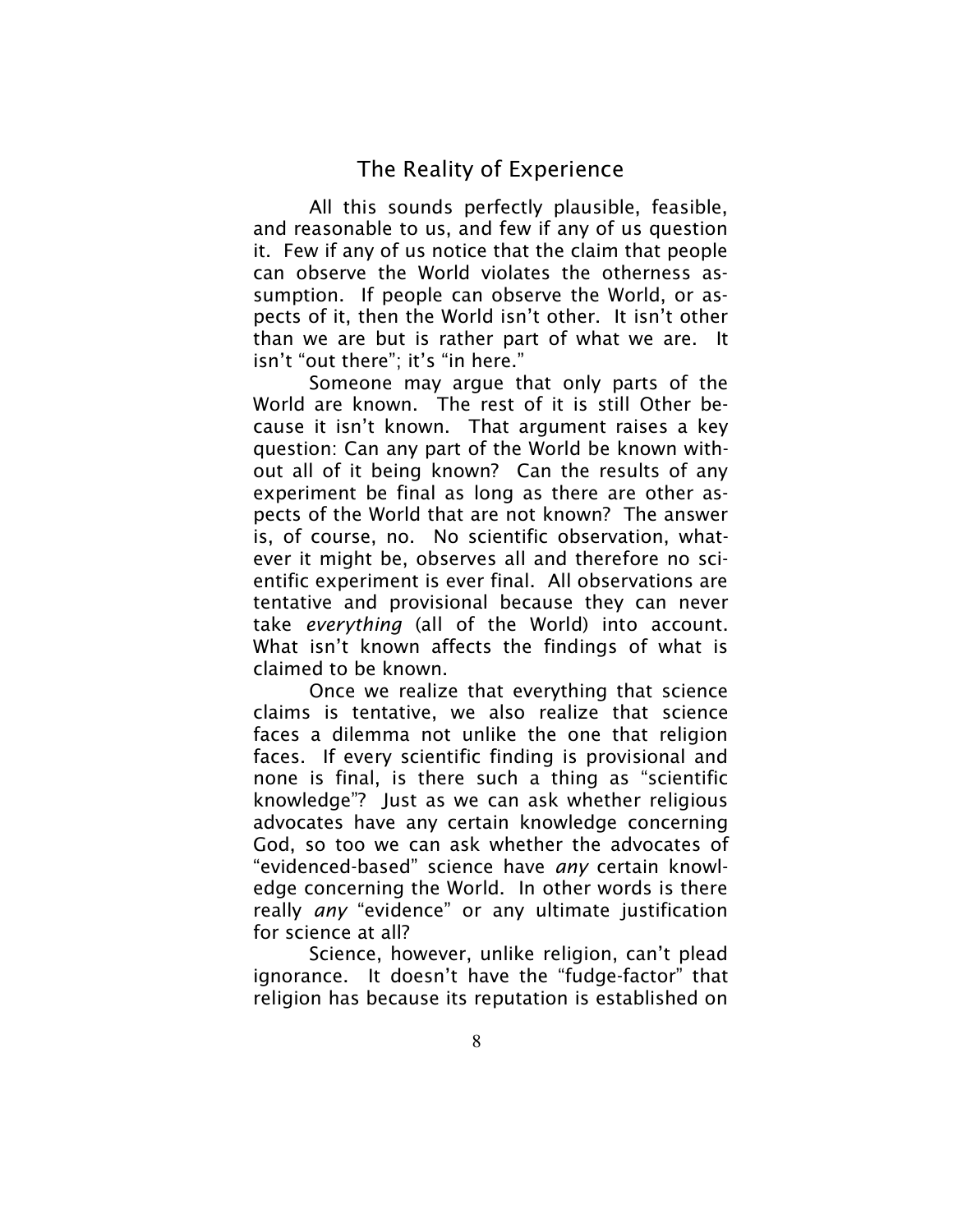what it purportedly knows. And so when the chips are down, as in the case of the 1919 experiment, the establishment fudges. It says that certain observations *did* in fact confirm general relativity's prediction. As a result millions of lay people the world over believe that Einstein's theory has been "proven," and consequently, a certain recognition or respect is given to scientists because they have "inside information" regarding the "true workings of the universe."

It is true that many eminent scientists, including Einstein himself, have spurned such claims and have only contempt for the artificial pedestal that public enthusiasm and naiveté have created for scientists. Nonetheless, we must still ask whether there has been any scientist who has stated, without reservation, that there is no such thing as scientific knowledge? Has any scientist stated that in spite of the myriads of technological advances that have come from science that nobody has any ultimate knowledge of how technology works or what is ultimately behind it? Has any scientist stated that science is not really about knowledge but is rather about technology and its practical application to everyday life?

Once the respective claims of the advocates of science and the advocates of religion are understood, one realizes that they are not *fundamentally* different. Both sides put forth a claim that can't be confirmed, and therefore the difference in the claims is only an *assumed* difference. Whether the Other is God or the World is of no fundamental significance because neither God nor the world is knowable. And, in addition, whether what is real is God or the World is hardly worth arguing about when neither side knows what reality is or whether it is God or the World.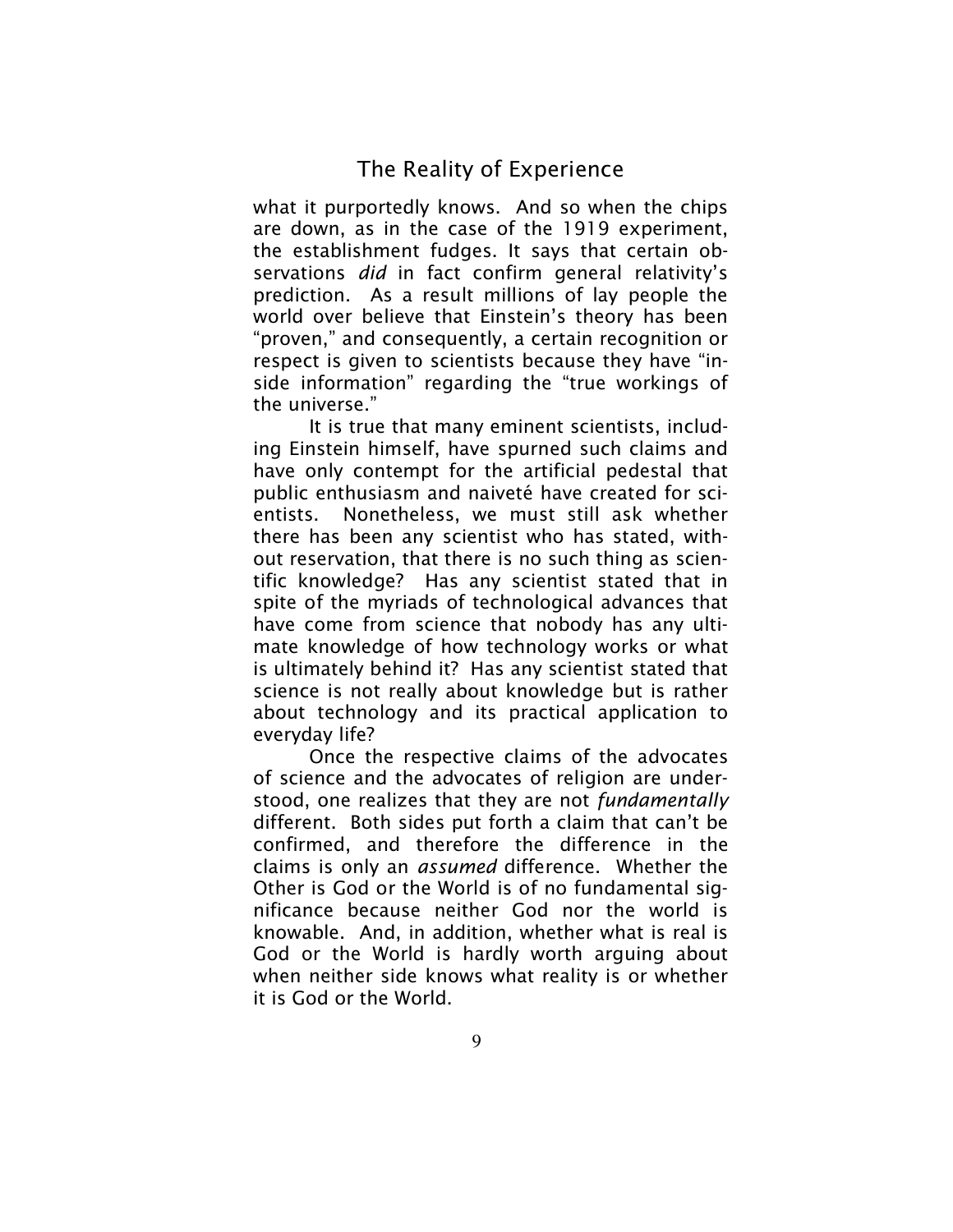The disagreement between these two camps is not about what is known and what is not known. It isn't about knowledge at all. What those who engage in this debate are ultimately striving for is not "truth" but political clout. They're attempting to increase the size and the valor of their following. The stylistic differences between science and religion take center stage in a battle over people's allegiance. It is a political battle, a struggle for power that has real consequences when it comes to public policies and to conflicts that result from the policies. These conflicts can and do lead to violence. The two sides are in a struggle to determine who will gain the upper hand politically. Of great concern is which groups will turn to violence to accomplish their ends and what will be the outcome of the violence? What these people are saying is that truth is not what really matters. What really matters is power.

\* \* \*

When the difficulties of an assumption can't be overcome by fudging (innocent as it may seem but as seriously consequential as it is) what reasonable people do is look for an alternative assumption. When we Westerners find something that is broken, one way or another, we try to fix it. And that is what we have done in the case of the "otherness problem." Rather than assume that reality is other and then try to get around the assumption, some of us have assumed something else. And in fact two differing assumptions have been running concurrently through Western history all along. One is the religion/science assumption; the other is the art assumption. Religion and science have been based on one assumption while art has been based on another.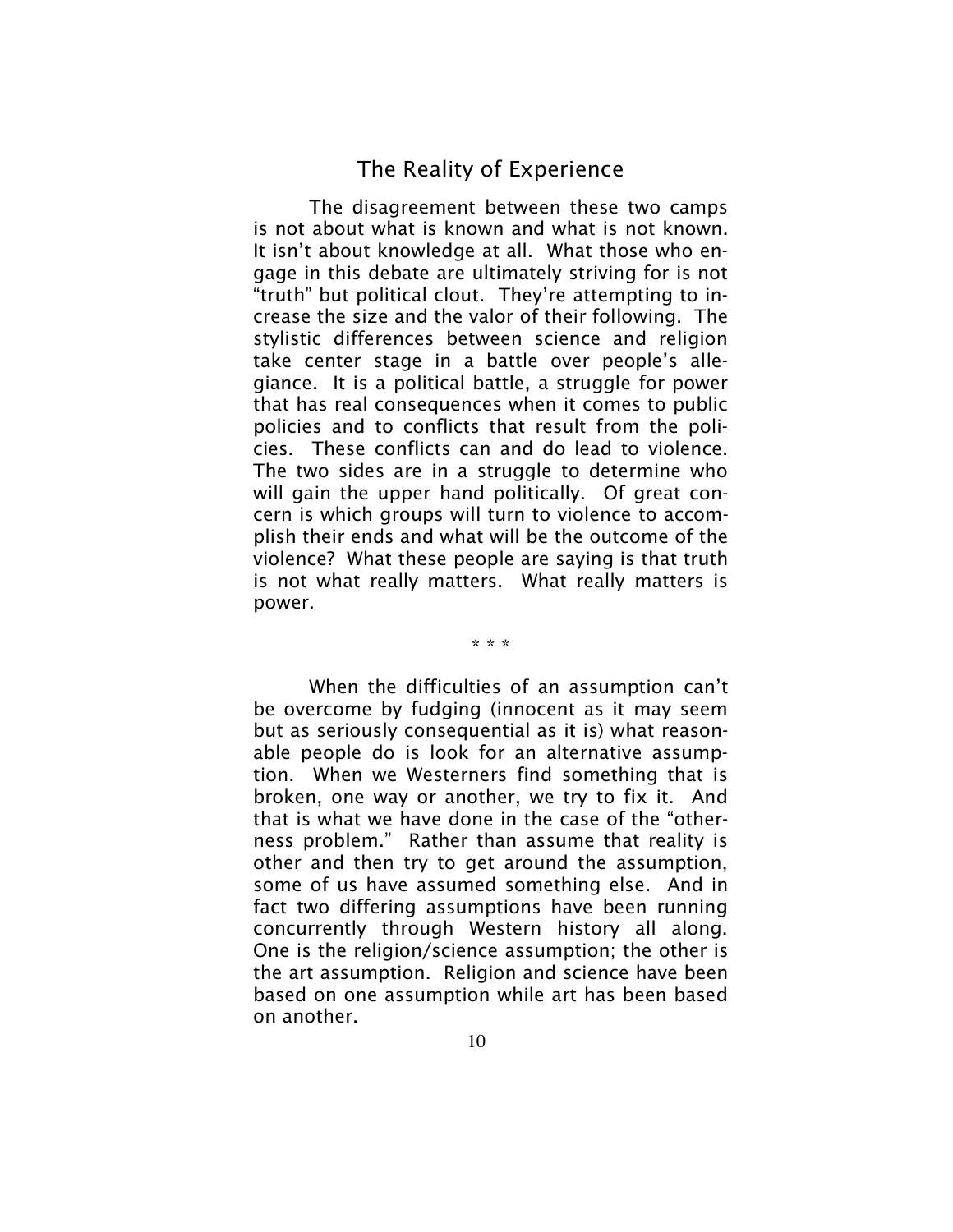Rather than assume that there is the real and the not-real, some people have assumed that the relationship of the "inner and outer" is a manifestation of reality. Inherent in this alternative assumption is a mystery, but in this case it does not involve a contradiction. The relationship between the inner and outer is a mystery to us not because for the inner and outer to relate is a contradiction but because our experience doesn't tell us what the inner and outer are, how they relate, or even if they do relate. We *assume* that our experience is the result of that relationship, but because we can't step back and look at ourselves while we are experiencing, we don't know what experience is or how it works. We only know that we experience.

From the science/religion assumption comes the conclusion that reality is other and that therefore truth is only known by or is resident in the Other. In other words, neither science nor religion is productive of knowledge because each of them is based on the assumption that what is true is other than what can be known. From the art assumption comes the conclusion that experience is reality that results from the relationship between the inner mind and outer world. The art assumption is that art is productive of knowledge because experience is the reality that results from two opposites relating to each other. Because experience is real, the knowledge that results from experience is true.

The artist believes that two different kinds of things, the inner mind and outer world, "come together." In the inner mind is "substance" and in the outer world is "appearance," and when the two "come together" experience is the result. The outer world by itself is only appearance. It lacks the substance of the inner mind. The inner mind by itself is only substance. It lacks the appearance of the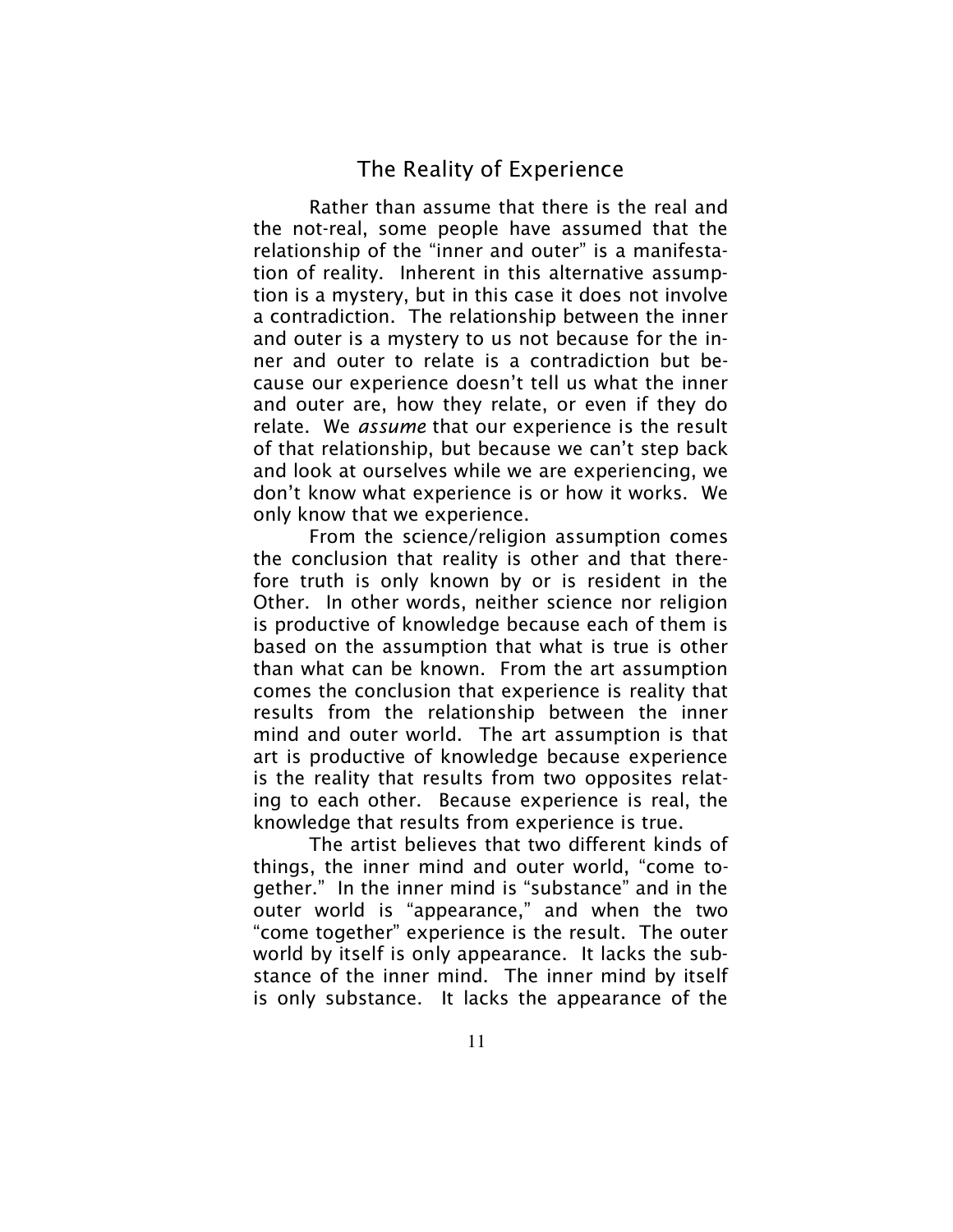outer world. Without these two together experience is impossible. Substance without something to be the substance of is meaningless. Appearance without something to be the appearance of is meaningless. The two are only meaningful when they "come together."

From the outer world I know the attributes (appearance) and the function of things. From my inner mind I know the substance of things. My senses tell me how my desk appears and its purpose or use. My mind tells me what my desk "is." The inner mind and outer world coming together is the substance and appearance of things "interacting with each other." The "embodiment" of an idea "happens" when it is "clothed in the appearance (attributes) of the world." The appearance of things is made meaningful when it is "infused with the substance (idea) of the mind."

An important difference between the realityis-other assumption and the experience-is-real assumption is that while both result in an absolute, in the first case the absolute is universally binding, but in the second it is not. The Other is assumed to be other than all people. In addition it is assumed that no person is immune from the effects of the Other. Therefore, if any person should, by some unknown method, come to know what the Other is and put himself/herself in the place of the Other, the knowledge and power that that person would hold would be universally binding on every person.

By contrast, the absolute that results from the experience-is-real assumption is individual rather than universal. When the inner and outer come together, experience is the result, and that experience is absolute. No one including the experiencing person can refute or deny it. However, because each person's experience is separate and distinct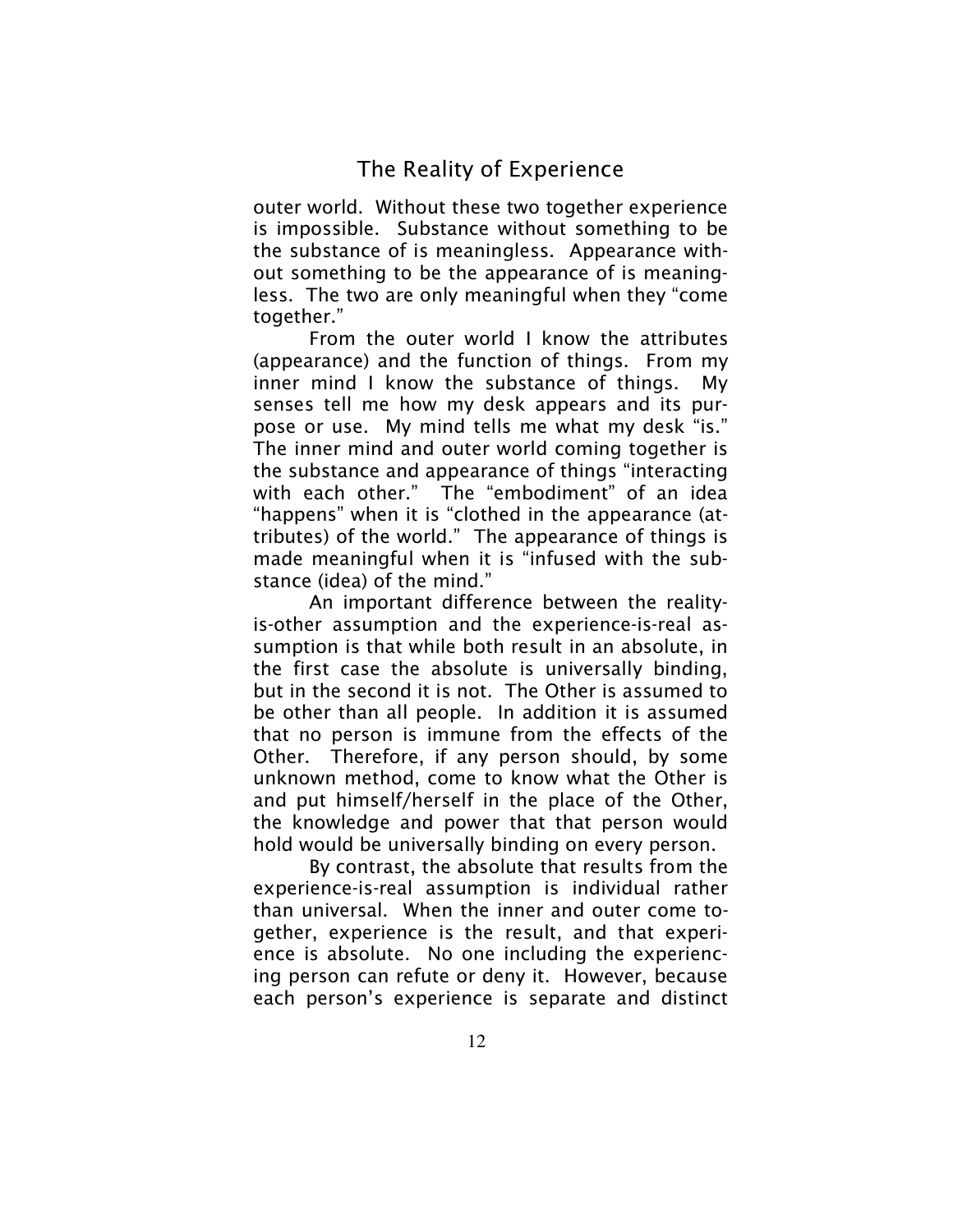from every other person's experience, the experience of one person is not binding on any other person. Each person's experience is unique. No two people can experience the same thing. Therefore, one person's experience is not binding on any other.

Once we become acquainted with the art assumption we can take another look at the religion/science assumption. Could it be that the scientist who creates original scientific theories is an *artist* of science and that the prophet who creates original religious ideas is an *artist* of religion? Are the artists of science and the artists of religion *really* making the reality-is-other assumption? Do they *really* assume that they are engaging themselves in an endeavor they know nothing about? or do they assume they are creating a *new* perspective—a *new* way of experiencing things? And are scientific perspectives and religious perspectives *necessarily* binding? Does anyone *have to* agree with them, believe in them, or follow them?

And is it the case that from everyday science comes not knowledge but technology and that from everyday religion comes not truth but solace? And is it also true that the value of scientific technology will always be subject to question as will the value of religious solace? Is it not true that the effects of a given technology can be judged to be either good or bad? and is it not also true that the effects of the solace gained from a particular religion can be judged to be either good or bad?

My opinion is that the purveyors of new scientific and religious ideas *are* artists in the very same sense that poets, painters, and composers are artists. What they purvey is not true in the sense that it coincides with some absolute Other. It is true in the sense that it is imaginatively real *in their*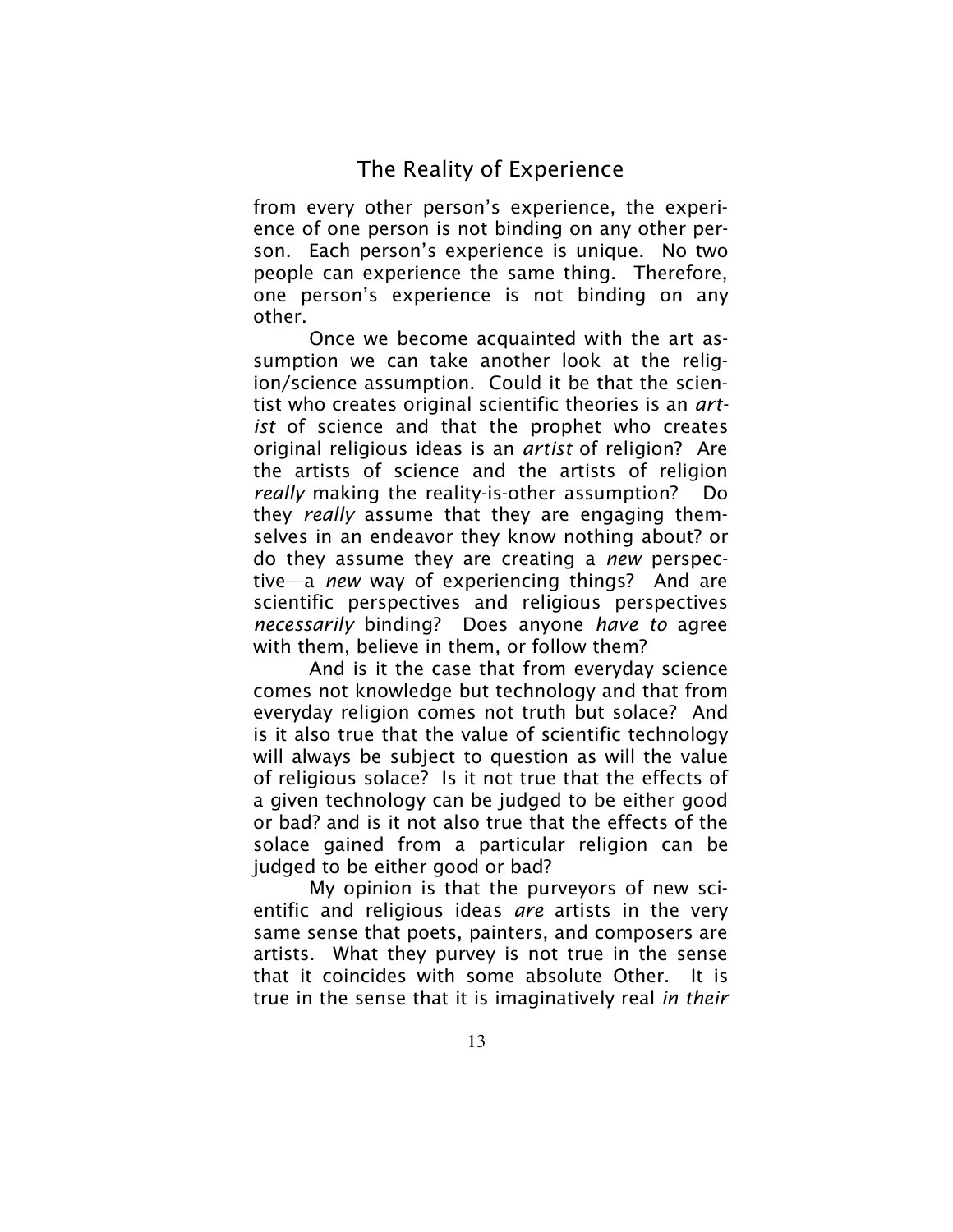*minds*. It is a true perspective in terms of what it itself is. It puts the pieces of a puzzle together in a way that is unique, that makes sense, and that can be immensely satisfying. It is a perspective that imparts a "truth" not seen from another point of view or gained from a different set of circumstances.

No man/woman knows what the absolute Other is, but every man/woman knows what he/she experiences. What humans experience is literally everything. There isn't something else out there apart from us that we can verify or even imagine. Our knowledge as well as our imagination is bound to the limitations of what *we* experience. Those bounds have been and are being continually expanded. That is what artists do. From the creative process comes what has never been experienced or thought of before.

Knowledge is not public; it is private. Only I know what I know. No one else experiences what I experience. Two people do not walk away from an event with the same experience or the same knowledge. The reason people have to struggle to understand each other is because no person knows what the other knows or is thinking. Our thoughts are always without exception private.

Because experience and knowledge are individual the individual is the only reality. The group is not real; only the individual is real. Therefore, what the individual is, is sacrosanct in an absolute sense. The reality of the individual is the only reality and the individual is the only absolute.

Knowledge is never publicly binding. If we are committed to something it should not be because to be or not be committed to it is politically correct or incorrect but because we have a keen sense of appreciation of what that something is.